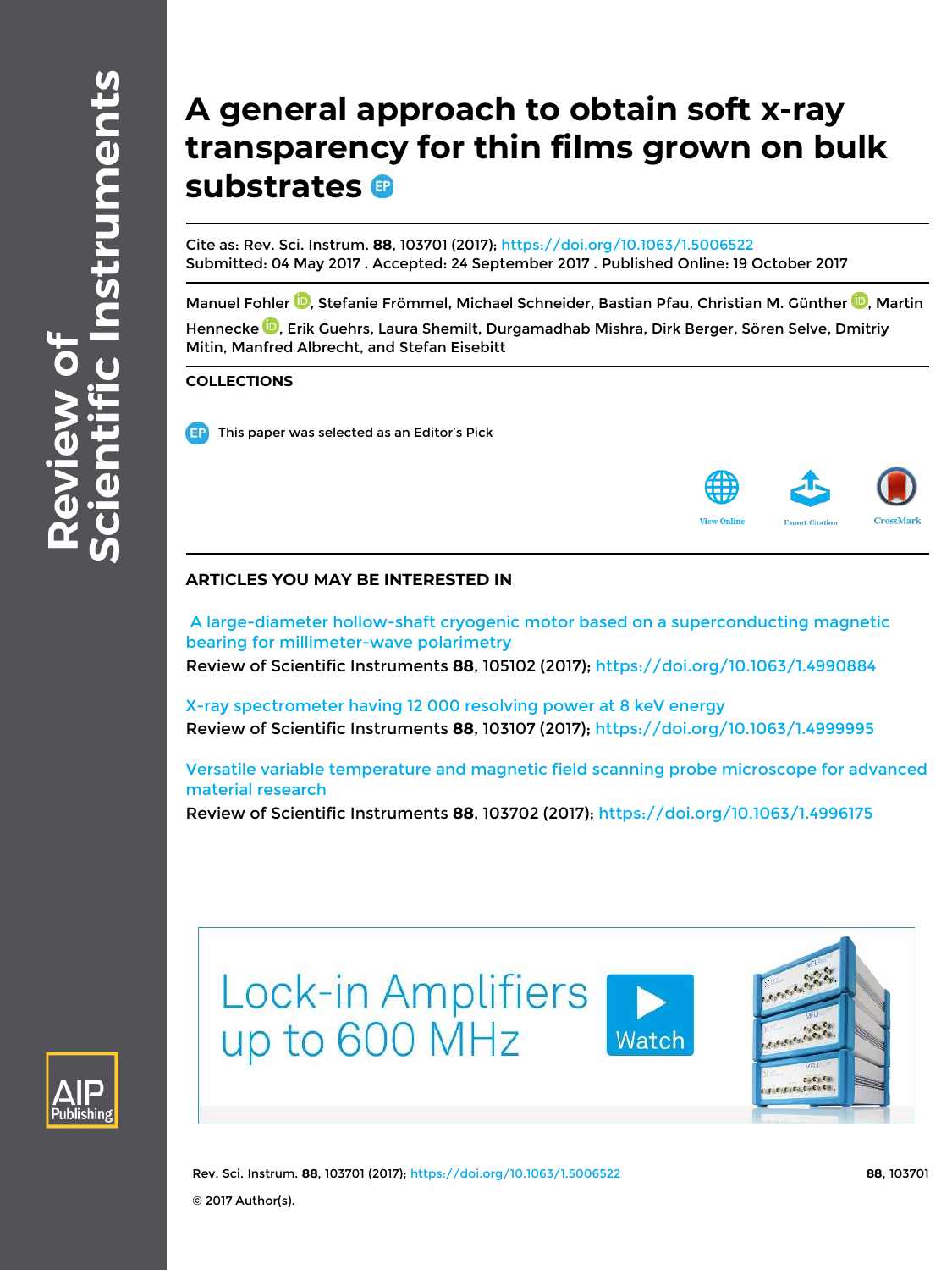

## **A general approach to obtain soft x-ray transparency for thin films grown on bulk substrates**

Manuel Fohler,<sup>1,2,a)</sup> Stefanie Frömmel,<sup>1,a)</sup> Michael Schneider,<sup>1,3</sup> Bastian Pfau,<sup>3</sup> Christian M. Günther,<sup>1,3</sup> Martin Hennecke,<sup>3</sup> Erik Guehrs,<sup>1</sup> Laura Shemilt,<sup>1</sup> Durgamadhab Mishra,<sup>2</sup> Dirk Berger,<sup>4</sup> Sören Selve,<sup>4</sup> Dmitriy Mitin,<sup>5</sup> Manfred Albrecht,<sup>5</sup> and Stefan Eisebitt<sup>1,3,b)</sup> <sup>1</sup> Institut für Optik und Atomare Physik, Technische Universität Berlin, Straße des 17. Juni 135, 10623 Berlin, *Germany*

<sup>2</sup>*Helmholtz-Zentrum Berlin fur Materialien und Energie GmbH, Albert-Einstein-Str. 15, 12489 Berlin, Germany ¨* <sup>3</sup>*Max-Born-Institut fur Nichtlineare Optik und Kurzzeitspektroskopie, Max-Born-Straße 2A, 12489 Berlin, ¨ Germany*

<sup>4</sup>*Zentraleinrichtung Elektronenmikroskopie, Technische Universitat Berlin, Straße des 17. Juni 135, 10623 Berlin, ¨ Germany*

<sup>5</sup> Institut für Physik, Experimentalphysik IV, Universität Augsburg, Universitätsstraße 1 Nord, 86159 Augsburg, *Germany*

(Received 4 May 2017; accepted 24 September 2017; published online 19 October 2017)

We present a general approach to thin bulk samples to transparency for experiments in the soft x-ray and extreme ultraviolet spectral range. The method relies on mechanical grinding followed by focused-ion-beam milling. It results in a uniformly thin area of high surface quality, suitable for nanoscale imaging in transmission. In a proof-of-principle experiment, nanoscale magnetic bits on a commercial hard drive glass disk are imaged with a spatial resolution below 30 nm by soft x-ray spectro-holography. Furthermore, we demonstrate imaging of a lithographically patterned test object via absorption contrast. Our approach is suitable for both amorphous and crystalline substrates and has been tested for a variety of common epitaxy growth substrates. Lateral thinning areas in excess of 100  $\mu$ m<sup>2</sup> and a remaining substrate thickness as thin as 150 nm are easily achievable. Our approach allows preserving a previously grown thin film, and from nanofocus electron diffraction, we find no evidence for morphological changes induced by the process, in agreement with numerical simulations of the ion implantation depth distributon. We expect our method to be widely applicable and especially useful for nanoscale imaging of epitaxial thin films. *Published by AIP Publishing.* https://doi.org/10.1063/1.5006522

## **I. INTRODUCTION**

Nanoscale spectro-microscopy utilizing soft x-rays has evolved to an important tool in nanoscience for the investigation of samples with structure size or inhomogeneity down to the 10 nm level. The use of *soft* x-rays with wavelengths between 10 nm and 1 nm (i.e., roughly between 100 eV and 1000 eV photon energy) is of particular importance as they provide unique spectral information due to comparably small lifetime widths of the accessible core levels, resulting in the possibility to obtain spectroscopic contrast based on atomic species, chemical as well as magnetic state, and topography. To obtain such contrast, the photon energy cannot be chosen at will but must be tuned to be in resonance with a suitable electronic transition, which for all light elements and many useful resonances of heavier elements is in the soft x-ray domain. Both full-field and raster imaging techniques are frequently used in the *transmission* mode, due to (i) the possibility to probe buried structures via the combination of bulk sensitivity and atomic selectivity, (ii) the photon-in photon-out advantage of being able to measure in applied electrical or magnetic fields and without detrimental effects associated with photoemission-induced charging, and (iii) the technical advantages of operating symmetrically around the optical axis, allowing for high spatial resolution in full-field approaches. Examples for such soft x-ray transmission techniques with spatial resolutions approaching approximately 10 nm are Transmission X-ray Microscopy  $(TXM)$ ,<sup>1,2</sup> Scanning Transmission X-ray Microscopy  $(STXM)$ ,<sup>3</sup> Fourier Transform X-ray Holography (FTH),<sup>4</sup> and Coherent Diffractive Imaging  $(CDI)$ .<sup>5</sup> As the exit wave of the incident radiation after passage through the sample is detected, all these approaches require suitable soft x-ray transparency of the sample to be investigated. Depending on the material and the wavelength used, the attenuation length is typically found to be between 20 nm and 1 µm in the soft x-ray regime.

This requirement has severely hampered nanoscale imaging and spectroscopy for many material classes in the past. For example, the vast material class of epitaxial thin films has not been accessible in transmission (spectro-)microscopy. The lattice constants of the film to be grown dictate the use of suitably matched growth crystals which are generally macroscopic in thickness and hence opaque to soft x-rays. Photoemission electron microscopy (PEEM) with soft x-ray excitation has been able to fill this gap for such systems where surface sensitivity is advantageous<sup>6</sup> but also comes with restrictions regarding

a)M. Fohler and S. Frömmel contributed equally to this work.

b)Author to whom correspondence should be addressed: eisebitt@mbiberlin.de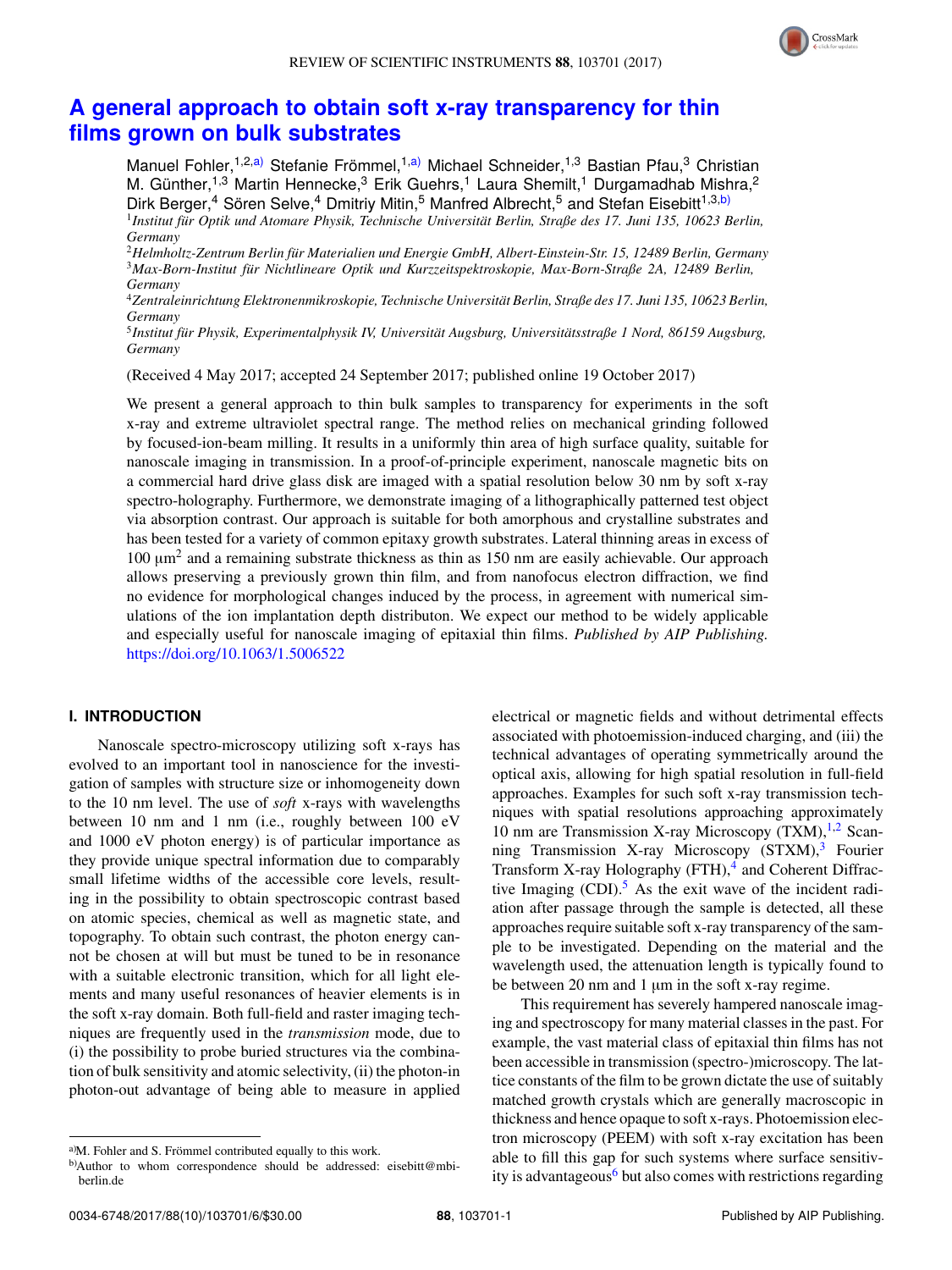suitable samples and sample environments. Of particular interest are complex oxides and materials with strong electronic correlation, where unique functionalities such as low temperature superconductivity or colossal magnetoresistance exist. Here, epitaxial growth is mandatory to control the material properties as well as possible. At the same time, due to the complex phase diagram with competing phases, nanoscale inhomogeneity in the form of domain formation and phase separation is suspected to crucially influence the macroscopic properties. For the special case of perovskite membranes, the production of free-standing films via sacrificial water-soluble layers has recently been reported, illustrating the importance of obtaining access to epitaxial thin films in transmission experiments.<sup>7</sup>

Here, we report on a general thinning approach, applicable to samples grown on both crystalline and amorphous bulk substrates with nanoscale soft x-ray imaging applications in mind, where transparency is required over a lateral extent of a few micrometers. In a proof-of-principle experiment, we demonstrate the suitability for transmission imaging with X-ray Spectro-Holography,<sup>8</sup> focusing on thin magnetic films. However, the proposed preparation method is also capable of producing larger membrane areas as required in Soft X-ray Transmission Microscopy, Soft X-ray Spectroscopy,<sup>9</sup> and Small-Angle X-ray Scattering (SAXS).<sup>10</sup>

### **II. SAMPLE PREPARATION METHOD**

The thinning procedure combines a two-step wet grinding technique, adapted from Transmission Electron Microscopy (TEM) plan view specimen preparation,  $11,12$  with custom Focused-Ion-Beam (FIB) milling.<sup>13</sup> In Fig. 1, we illustrate the processing steps of our preparation technique. In the first step, the thin film to be ultimately investigated is protected during the thinning procedure via coating with a PMMA film of about 400 nm thickness. After the mechanical thinning procedure, this film will be removed by dissolution in acetone. The protective PMMA layer is robust enough to allow the fixing of the sample with the growth side carrying the thin film to a standard glass cylinder [Fig.  $1(a)$ ] using a thermoplastic polymer (Crystalbond, 120 ◦C). Disk grinding with a lubricant containing 15 µm diamond abrasive particles is used to reduce the substrate thickness to around 80  $\mu$ m [Fig. 1(b)]. Next, dimple grinding with a flat bronze wheel and felt wheel, using 3 µm and 1 µm diamond lubricants, respectively, under a contact pressure of 20 g is employed to thin the sample down to a remaining 8  $\mu$ m thickness at the lowest point of the dimple [Fig.  $1(c)$ ]. An optical microscope is used to check the sample thickness. The sample roughness is reduced using alumina polishing suspension on a fresh felt wheel for around 15 minutes. To reduce mechanical tension on the thin sample region, a silicon frame surrounding the dimple region is glued to the substrate side of the sample prior to separating the specimen from the glass cylinder by acetone [Fig.  $1(d)$ ]. Depending on the compatibility of the thin film growth process with such a pre-thinned substrate, the thin film growth can also be carried out at this stage.

Thinning to soft x-ray transparency is carried out with 30 kV focused Ga<sup>+</sup> ions under Scanning Electron Microscopy (SEM) control in a FEI Helios NanoLab 600 dual beam instrument. To avoid charging problems in insulating or badly conducting substrates deteriorating both FIB patterning resolution and SEM process control, a thin conductive layer (e.g., Cr or amorphous carbon) is deposited on the dimpled sample surface prior to FIB milling, reducing electron transport paths between this conductive layer and the Ga<sup>+</sup> interaction region to the micron scale. FIB milling can then be used to thin the substrate to a desired remaining thickness below 1 µm over a lateral extent easily in excess of 100  $\mu$ m<sup>2</sup> [Fig. 1(e)]. The desired membrane thickness is achieved by both prior milling of test areas and measuring the SEM contrast change between the thinned area and surrounding substrate in SEM images of the film side opposite to the dimple. At this stage, the thinned sample can be used for a variety of soft x-ray experiments in transmission, including time-resolved spectroscopy as well as spectro-microscopic imaging.

## **III. PREPARATION OF SAMPLES AND EXPERIMENTAL DETAILS**

We demonstrate the approach using spectro-holography with soft x-rays in order to image magnetic domains in a



FIG. 1. Schematic illustration of the steps involved in the sample preparation process. (a) Growth substrate (blue) with thin film layer of interest (red). The thin film layer is protected by a PMMA layer (green) before the sample preparation holder (gray) is applied. (b) Substrate back-thinned by plane disk grinding and (c) dimple grinding. (d) A silicon frame (purple) surrounding the dimple area is applied to increase mechanical stability before the sample holder is removed. (e) Using FIB milling, the substrate is thinned down further to a membrane area. (f) A Cr/Au multilayer coating (yellow) is applied to be used for the FTH mask with an object hole and a reference through hole. The object area is thinned down further to the final substrate thickness.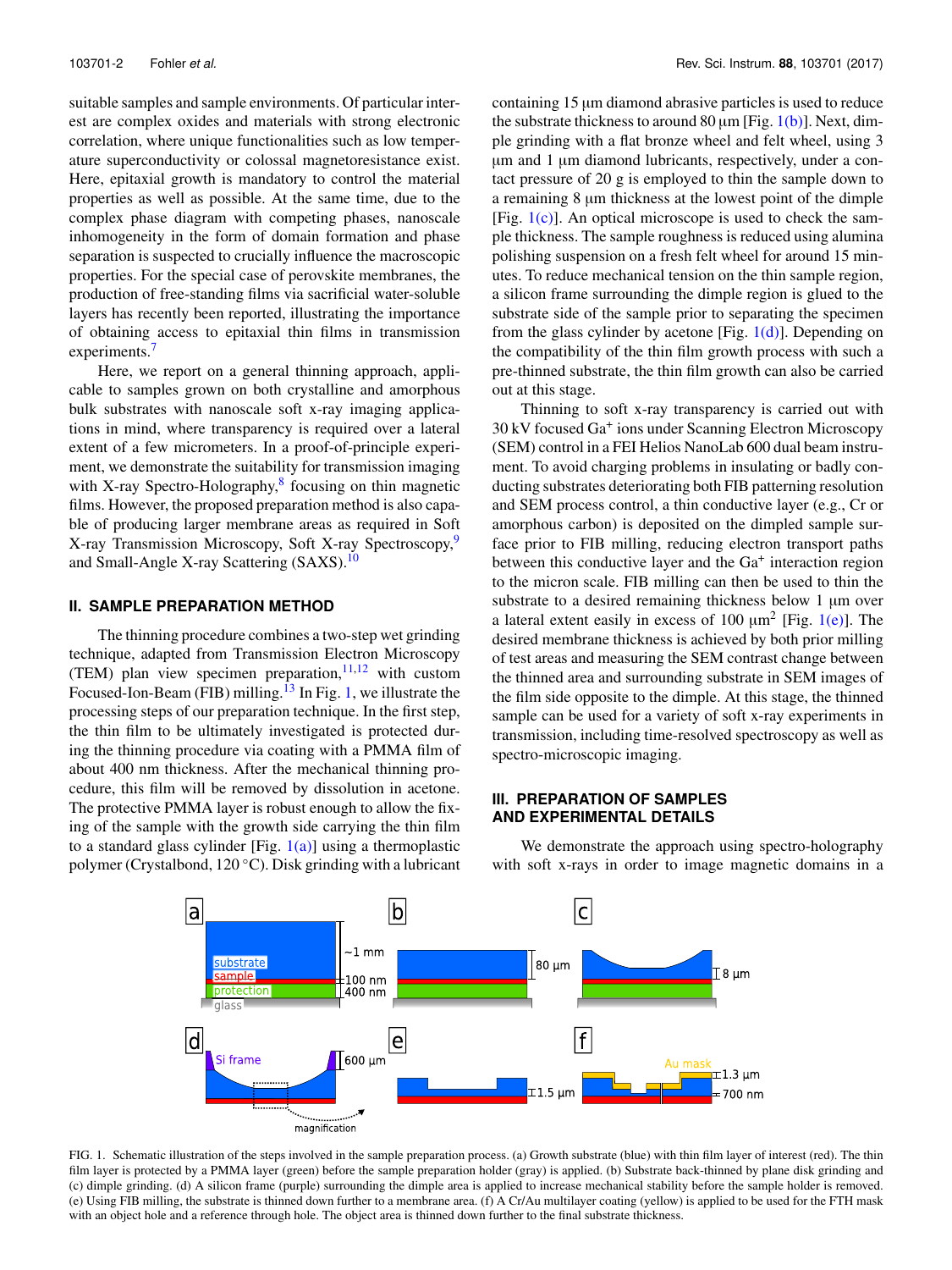commercial magnetic data storage medium via a transmission measurement using X-ray Magnetic Circular Dichroism  $(XMCD)$  contrast at the Co  $L_3$  absorption edge. The sample is a piece of an off-the-shelf 2.5 in. HGST Travelstar Z5K500 family hard disk drive consisting of a glass disk of 642 µm thickness coated with a CoCrPt-based thin film stack which can be assumed to be similar to perpendicular recording media described by Piramanayagam *et al.*<sup>14</sup> A magnetization test pattern was written using a conventional read/write head of a Scanning Magnetoresistive Microscope (SMRM).<sup>15</sup> The pattern consisted of magnetization transitions with pitch sizes continuously varying from 30 nm to 210 nm in the y-direction (down-track), which were repeated over an area of about  $100 \times$  $100 \mu m^2$ .

To define a Fourier Transform X-ray Holography (FTH) geometry, $8,16,17$  the final FIB thinning step was interrupted when the sample had 1.5 µm thickness and a soft x-ray mask consisting of a Cr/Au multilayer with 1.3 µm thickness was deposited. Subsequently, circular object apertures with 1.5 µm diameter were patterned, with a target value of 700 nm remaining glass substrate thickness, corresponding to approximately 50% transmission at 1.59 nm wavelength. Use of soft x-rays at this wavelength is required to obtain XMCD contrast at the Co L<sup>3</sup> absorption edge in order to image the test pattern. Finally, apertures to define the reference beam for holography were written as through holes in the vicinity of the object apertures [Fig. 1(f)].

Spectro-holographic imaging of this sample was carried out at the P04 beamline at the PETRA III synchrotron source. The hologram was recorded on a 4M-pixel in-vacuum backilluminated charge-coupled device (CCD) camera. Blocking the intense radiation on the optical axis with a central beamstop allowed us to record the hologram modulations to high momentum transfer despite the CCD's limited dynamic range. Holograms were recorded with positive and negative circular polarization, each 100 accumulations of 0.95 sec exposures, with the difference of the polarizations carrying the magnetic information.<sup>8</sup> The reconstruction of the real-space image was obtained via a 2D Fourier transform of the hologram and free-wave propagation along the optical axis to the thin film sample plane. $18,19$ 

In the second test, utilizing absorption contrast rather than XMCD, a gecko-shaped test pattern was deposited on a crystalline MgO(100) substrate using electron-beam induced Pt deposition from organic precursor molecules. Due to the deposition process, the approximately 50 nm thick test object is estimated to consist of only 20–50 at.% Pt, with the remainder being carbon from the precursor molecules.<sup>20</sup> After the mechanical grinding process, FIB thinning was used to produce a thinned area of  $30 \times 30 \mu m^2$  with a remaining thickness of around 200 nm before the test pattern was deposited. Here, the object hole in the 1.3 µm thick Cr/Au multilayer defining the field of view had a diameter of  $3 \mu m$ . Holographic imaging was carried out at the U41-PGM beamline of the BESSY II synchrotron source at 1.75 nm wavelength.

We have tested the applicability of our approach for various commonly used crystalline growth substrates. With the mechanical grinding steps using diamond abrasive particles being almost universally applicable for crystals, we focus on the possibility to perform the crucial final thinning via FIB milling. We compare the results of material removal on  $SrTiO<sub>3</sub>(100)$ ,  $Si(100)$ ,  $MgAl<sub>2</sub>O<sub>4</sub>(100)$ ,  $Al<sub>2</sub>O<sub>3</sub>(0001)$ ,  $Gd<sub>3</sub>Ga<sub>5</sub>$  $O_{12}(111)$ , and LiF(100) on a  $20 \times 20 \mu m^2$  test area. Thinning is carried out via FIB milling with gallium ions in the FIB/SEM dual beam instrument. Again, a thin conducting layer of carbon was deposited on the samples prior to FIB milling. A Ga<sup>+</sup> current of 19 nA at 8 kV acceleration voltage has been used with the same total dose per area of  $23.2 \text{ nC/\mu m}^2$  for each sample, which would equivalently allow us to mill approximately 40  $\mu$ m deep into polycrystalline gold. SEM images of the resulting areas have been taken to check milling uniformity and measure the resulting depths.

Especially for epitaxially grown samples, potential damage of the crystal structure of the thin film or the adjacent substrate layers during the final FIB thinning step is a concern. We have investigated such potentially detrimental effects in a magnetite (Fe<sub>3</sub>O<sub>4</sub>) film of 71 nm thickness, grown via molecular beam epitaxy on a  $SrTiO<sub>3</sub>(100)$  substrate (in the following abbreviated as STO). In this case, the mechanical grinding steps were carried out *prior* to MBE growth while all FIB milling steps were performed *after* the magnetite film had been grown on the substrate. The STO substrate was thinned to a final thickness of 150 nm over an area of  $40 \times 40 \text{ }\mu\text{m}^2$ , again using 30 kV Ga<sup>+</sup> ions. Simulations of the Ga<sup>+</sup> depth distribution after implantation using the SRIM software package,<sup>21</sup> neglecting channeling effects, predict that Ga<sup>+</sup> ions after 30 kV acceleration are deposited in a range up to 17 nm, suggesting that thinning to remaining substrate thicknesses of 100 nm should be possible without deteriorating the crystal structure in the region of relevance. To analyze the crystallinity of the film, electron diffraction was carried out on a FIB-generated cross-sectional lamella of the magnetite film grown on STO, using a 200 keV beam of the TEM.

#### **IV. RESULTS AND DISCUSSION**

In Fig. 2, we present a comparison of the magnetic domain test pattern obtained via SMRM imaging prior to the thinning procedure [Fig.  $2(a)$ ] and as obtained via FTH after the procedure as described above [Fig.  $2(b)$ ]. Note that the representative area shown in the SMRM image is not necessarily identical to the field of view in the FTH image. The FTH



FIG. 2. Comparative magnetization images of the test pattern written on a conventional HDD medium obtained via (a) SMRM, prior to back-thinning preparation and (b) reconstruction of the soft x-ray FTH measurement on the back-thinned sample.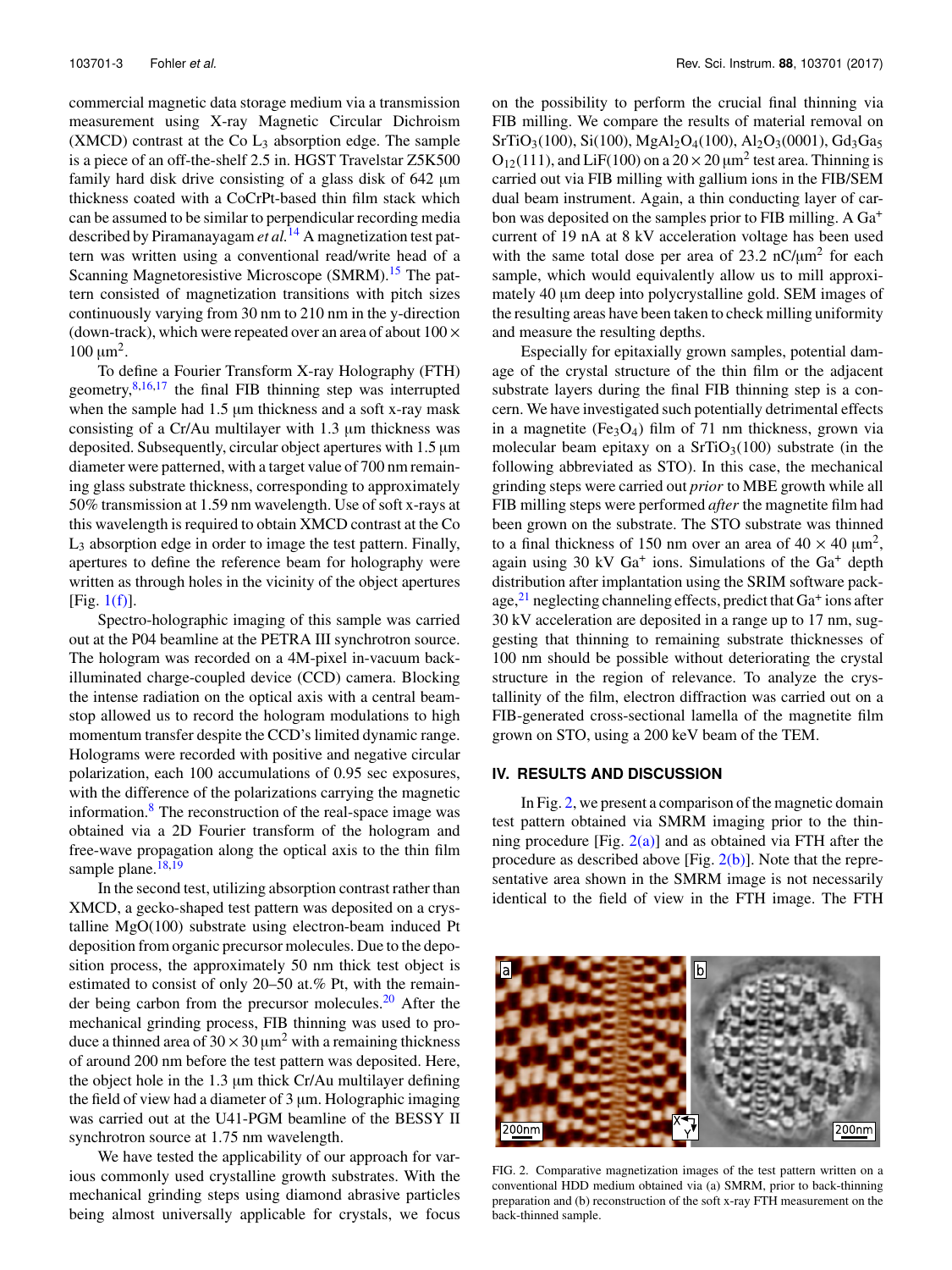

FIG. 3. Images of a gecko-shaped absorption test pattern obtained via (a) SEM imaging and (b) reconstruction of the soft x-ray FTH measurement. The circular aperture in the Au/Cr layer defining the field of view for FTH is on the opposite side of the sample and hence not visible in the SEM image.

reconstruction clearly reproduces the regular bit pattern in all detail down to the smallest pitch of 30 nm. Furthermore, the x-ray holography image allows us to discern curved bit boundaries caused by the write head field shape<sup>15</sup> as well as intra-bit magnetic structures such as small areas pinned in the opposite magnetization direction. These details are barely visible in the SMRM images due to (i) the elongated size of the tunnel magnetoresistive sensor in the cross-track (x) direction and (ii) the fact that the SMRM detects the magnetic stray field above the sample. In contrast, FTH in transmission geometry measures the projection of local magnetization of the entire depth of the magnetic film. The results show that the bit pattern was not altered during the thinning procedure and that high resolution transmission imaging with sub-30 nm resolution through the thinned substrate is possible with our approach.

Results from the Pt/C test pattern are shown in Fig. 3, comparing the SEM image to the reconstruction from FTH. While SEM shows sample topography as reflected in the detected secondary electron yield, the transmission hologram reflects the absorption through the entire sample but is inherently high-pass filtered due to the use of a central beam stop when recording the hologram. This could be avoided in future experiments via a detector with a higher dynamic range or by extending the dynamic range via composite

TABLE I. Resulting milling depth and depth profile, obtained from SEM images, listed with the corresponding crystals bandgap energy (experimental values) for common epitaxy growth substrates.

| Figures | Material                         | Crystal<br>orientation | Bandgap<br>(eV) | Milling<br>depth (µm) | Depth profile |
|---------|----------------------------------|------------------------|-----------------|-----------------------|---------------|
| 4(a)    | SrTiO <sub>3</sub>               | (100)                  | 3.25            | 4.6                   | Homogeneous   |
| 4(b)    | Si                               | (100)                  | 1.12            | 8.1                   | Homogeneous   |
| 4(c)    | MgAl <sub>2</sub> O <sub>4</sub> | (100)                  | 7.8             | 3.0                   | Homogeneous   |
| 4(d)    | $Al_2O_3$                        | (0001)                 | 7.6             | 2.5                   | Homogeneous   |
| 4(e)    | $Gd_3Ga_5O_{12}$                 | (111)                  | 5.66            | 6.5                   | Homogeneous   |
| 4(f)    | LiF                              | (100)                  | 13.6            | 1.2                   | Inhomogeneous |

holograms. The image of the object via FTH reveals all details of the test pattern down to the smallest feature sizes of 70 nm.

In Table I, we list the milling uniformity and resulting depths for the crystal FIB thinning comparison. For all tested crystals with the exception of LiF, an even material removal is controllably achieved (Fig. 4). We expect charging effects due to the exceptionally large bandgap of 13.6 eV in LiF to be the reason for the inhomogeneous milling behavior observed in this case. This means the important final FIB thinning step will work with most common crystalline substrates.

In Fig.  $5(a)$ , we present a TEM dark-field image of the FIB-generated cross-sectional lamella of the magnetite film grown on STO, with the probe beam for electron diffraction covering the magnetite film and the adjacent substrate as indicated. The resulting diffraction pattern is shown in Fig. 5(b). We observe a pattern clearly corresponding to a predominantly monocrystalline structure of both the magnetite film and the STO substrate, where the distinct reflections can be easily indexed. A small displacement of the STO and  $Fe<sub>3</sub>O<sub>4</sub>$  peaks in reciprocal space reflects the lattice mismatch between both materials. The dislocations caused by this mismatch show up as grainy structure in the dark-field TEM image. Obviously, the crystallinity of the sample layer has not been destroyed during the FIB processing steps, as expected from the SRIM simulations.



FIG. 4. SEM images of FIB substrate thinning test for (a)  $SrTiO<sub>3</sub>(100)$ , (b) Si(100), (c)  $MgAl_2O_4(100)$ , (d)  $Al_2O_3(0001)$ , (e)  $Gd_3Ga_5O_{12}(111)$ , and (f) LiF(100). All crystals tested allow for smooth FIB milling, with LiF being the only exception. SEM images are recorded with a viewing angle tilted 52<sup>°</sup> with respect to the sample normal, depth measurements listed in Table I have been corrected for this angle.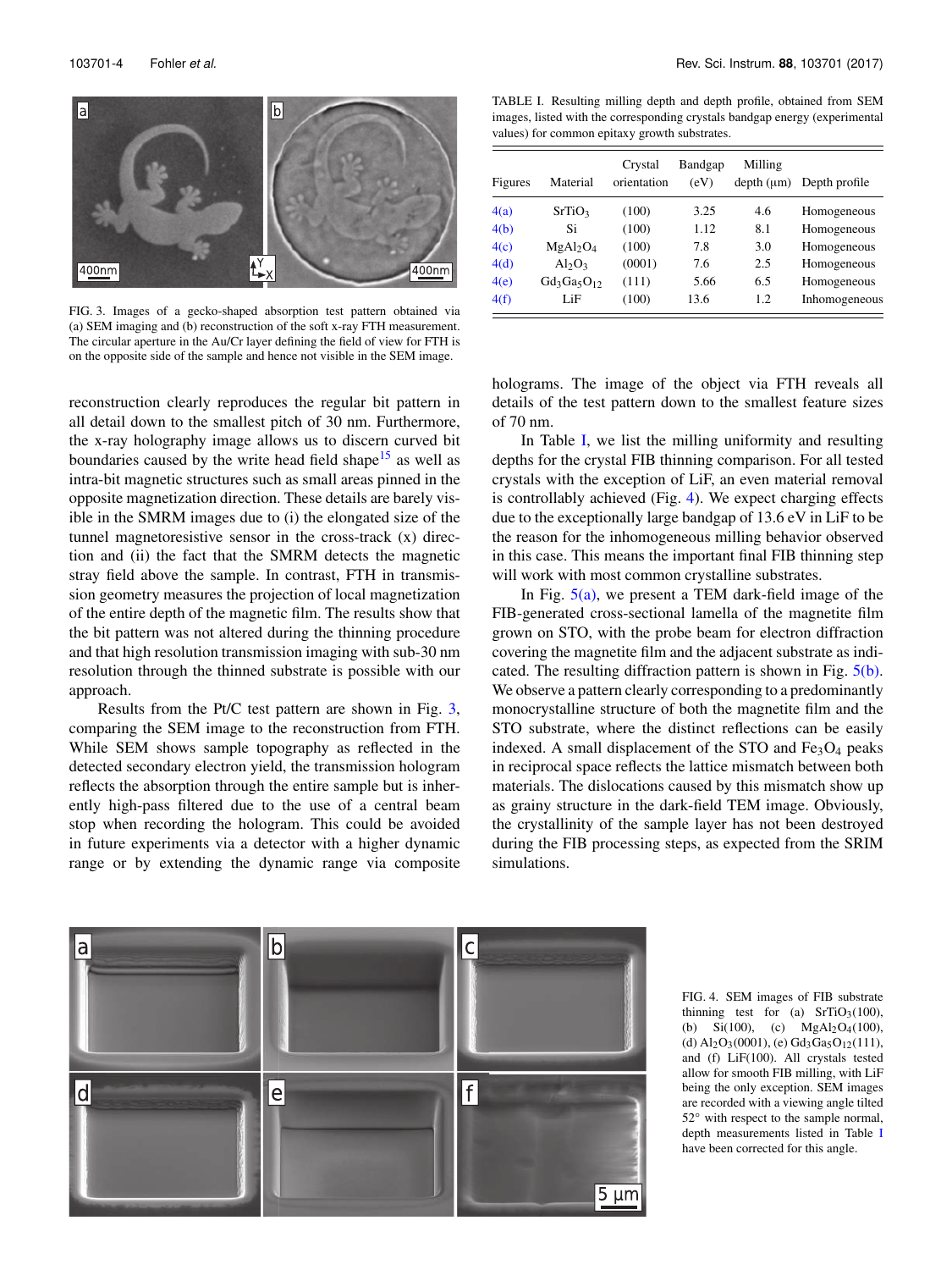

FIG. 5. (a) TEM dark-field image of the TEM lamella, representing a cross section of the  $STO/Fe<sub>3</sub>O<sub>4</sub>$  sample. The circle indicates the electron beam excited region for diffraction imaging. (b) Electron diffraction patterns of STO (red) and Fe<sub>3</sub>O<sub>4</sub> (green), revealing the lattice mismatch between the substrate and the film. Position and shape of diffraction peaks indicate that both materials are monocrystalline.

In summary, we have demonstrated a widely applicable method to thin crystals and other macroscopic growth substrates to soft x-ray transparency, based on a combination of mechanical and ion beam thinning. Our approach does allow us to carry out soft x-ray spectroscopy and imaging experiments on thin epitaxial films in transmission, which have so far not been generally accessible by bulk sensitive spectromicroscopy techniques. We demonstrate that the proposed method works for a variety of commonly used crystals for epitaxial growth and show that thinning down to 150 nm substrate thickness is feasible without detectable damage in the crystallinity of the thin film or the adjacent growth substrate. Apart from the study of epitaxial thin films, our procedure also facilitates the investigation of functional nanoscale structures as found in many application environments, as demonstrated by high resolution holographic imaging of magnetic bits written on a commercial hard disk drive. Note that for such amorphous substrates, anisotropic etching approaches are not a patterning alternative. We expect the suggested technique to be of particular use in the study of nanoscale domain formation and phase separation in complex materials. This includes in particular oxidic materials, where on one hand, macroscopic properties are suspected to be linked to nano- and meso-scale ordering phenomena, $2^{2-25}$  while on the other hand, bulk information is desirable due to common stoichiometry variation in the topmost atomic layers. We would like to point out that the study of dynamic phenomena on the nanoscale such as the formation of transient phases $26,27$  or non-local phenomena mediated, e.g. by hot electron transport,  $28-30$  will be greatly facilitated by our approach as it is fully compatible with the use of femtosecond soft x-ray pulses at free-electron lasers or high harmonic generation sources.31–33 As, in particular, high harmonic sources are becoming much more widespread and progress from the extreme ultraviolet into the soft x-ray regime,  $34,35$  we expect the proposed procedure to facilitate a variety of investigations of nanomaterials in the near future.

### **ACKNOWLEDGMENTS**

We kindly thank P. Graus (Universität Kostanz, Konstanz, Germany) for his help with laser marking and A. E. Gafarov (National Technical University of Ukraine, Kiev Polytechnic Institute, Kiev, Ukraine) for technical assistance. Furthermore, many thanks to S. Stöwer (Technische Universität Berlin, Institut für Optik und Atomare Physik, Berlin, Germany) for her assistance in the TEM preparation lab. We thank the DESY P04 beamline team for their excellent support.

- <sup>1</sup>K. Henzler, P. Guttmann, Y. Lu, F. Polzer, G. Schneider, and M. Ballauff, Nano Lett. **13**, 824 (2013).
- <sup>2</sup>K. Henzler, A. Heilemann, J. Kneer, P. Guttmann, H. Jia, E. Bartsch, Y. Lu, and S. Palzer, Sci. Rep. **5**, 17729 (2015).
- <sup>3</sup>P. Guttmann and C. Bittencourt, Beilstein J. Nanotechnol. **6**, 595 (2015).
- <sup>4</sup>B. Pfau, C. M. Günther, E. Guehrs, T. Hauet, T. Hennen, S. Eisebitt, and O. Hellwig, Appl. Phys. Lett. **105**, 132407 (2014).
- <sup>5</sup>D. Zhu, M. Guizar-Sicairos, B. Wu, A. Scherz, Y. Acremann, T. Tyliszczak, P. Fischer, N. Friedenberger, K. Ollefs, M. Farle, J. R. Fienup, and J. Stöhr, Phys. Rev. Lett. **105**, 043901 (2010).
- <sup>6</sup>C. Moreno, C. Munuera, S. Valencia, F. Kronast, X. Obradors, and C. Ocal, Nano Lett. **10**, 3828 (2010).
- <sup>7</sup>D. Lu, D. J. Baek, S. S. Hong, L. F. Kourkoutis, Y. Hikita, and H. Y. Hwang, Nat. Mater. **15**, 1255 (2016).
- $8S.$  Eisebitt, J. Lüning, W. F. Schlotter, O. Hellwig, W. Eberhardt, and J. Stöhr, Nature **432**, 885 (2004).
- <sup>9</sup>S. Eisebitt and W. Eberhardt, in *Frontiers of Nano-Optoelectronic Systems*, edited by L. Pavesi and E. Buzaneva (Springer-Science+Business Media BV, 2000), p. 347.
- <sup>10</sup>N. Bergeard, S. Schaffert, V. López-Flores, N. Jaouen, J. Geilhufe,
- C. M. Günther, M. Schneider, C. Graves, T. Wang, B. Wu, A. Scherz,
- C. Baumier, R. Delaunay, F. Fortuna, M. Tortarolo, B. Tudu, O. Krupin, M. P. Minitti, J. Robinson, W. F. Schlotter, J. J. Turner, J. Lüning, S. Eisebitt,
- and C. Boeglin, Phys. Rev. B **91**, 054416 (2015).
- <sup>11</sup>A. Romano, J. Vanhellemont, H. Bender, and J. R. Morante, Ultramicroscopy **31**, 183 (1989).
- <sup>12</sup>S. Roberts, J. McCaffrey, L. Giannuzzi, S. Roberts, F. Stevie, and N. Zaluzec, in *Progress in Transmission Electron Microscopy 1*, edited by X.-F. Zhang and Z. Zhang (Springer International Publishing, Zürich, 2001), p. 301.
- <sup>13</sup>C. A. Volkert and A. M. Minor, MRS Bull. **32**, 389 (2007).
- <sup>14</sup>S. N. Piramanayagam, J. Appl. Phys. **102**, 011301 (2007).
- <sup>15</sup>D. Mitin, M. Grobis, and M. Albrecht, Rev. Sci. Instrum. **87**, 023703 (2016).
- <sup>16</sup>W. F. Schlotter, J. Lüning, R. Rick, K. Chen, A. Scherz, S. Eisebitt, C. M. Günther, W. Eberhardt, O. Hellwig, and J. Stöhr, Opt. Lett. 32, 3110 (2007).
- $17$ W. F. Schlotter, R. Rick, K. Chen, A. Scherz, J. Stöhr, J. Lüning, S. Eisebitt, C. M. Günther, W. Eberhardt, O. Hellwig, and I. McNulty, Appl. Phys. Lett. **89**, 163112 (2006).
- $18$ J. Geilhufe, C. Tieg, B. Pfau, C. M. Günther, E. Guehrs, S. Schaffert, and S. Eisebitt, Opt. Express **22**, 24959 (2014).
- <sup>19</sup>B. Pfau and S. Eisebitt, in *Synchrotron Light Sources and Free-Electron Lasers*, edited by E. Jaeschke, S. Khan, J. Schneider, R. Jochen, and J. B. Hastings (Springer International Publishing, Zürich, 2015), p. 1093.